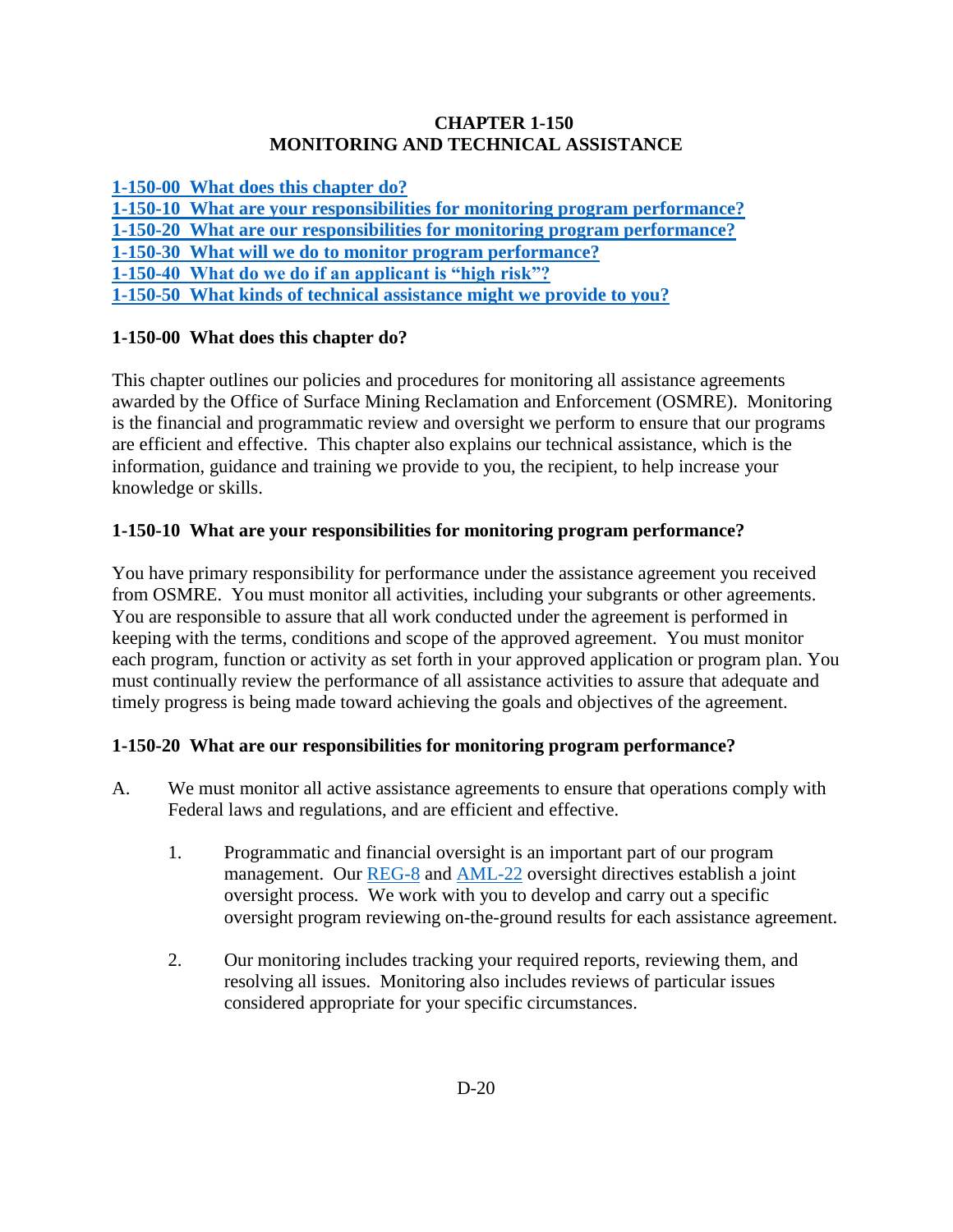- 3. Financial monitoring also includes drawdown analysis and our review of cash management. See [Chapter 1-160](https://www.osmre.gov/lrg/fam/1-160.pdf) for more information.
- B. Our monitoring responsibilities begin when we receive a financial assistance application. When we review your application, we must determine if you can accomplish the proposed goals in the manner and time frame proposed, and if you can manage the project in compliance with Federal laws and regulations. We must also assess a level of risk in making this award and develop an appropriate monitoring plan. Once we approve the assistance agreement, we must compare your actual accomplishments to the approved goals and manner of performance.

# <span id="page-1-0"></span>**1-150-30 What will we do to monitor program performance?**

- A. We will perform the following required actions:
	- 1. Review and approve your financial and performance reports.
	- 2. Evaluate your timely submission of required reports. We will review tracking information provided by the financial system, maintain any additional tracking which may be necessary, and take appropriate action to resolve concerns.
	- 3. Review and document other information on assistance agreement performance. Information may come from site visits, correspondence, e-mails, and telephone conversations with you or other parties.
	- 4. Document the results of all assistance agreement monitoring actions on our monitoring statement form or in any appropriate format.
	- 5. Keep all monitoring documents in our official agreement file. We will also distribute monitoring documents between OSMRE personnel, and offices as appropriate.
- B. We will select additional monitoring topics as appropriate. Events or circumstances such as the following may suggest topics we would review to analyze your performance.
	- 1. Statements in your application regarding requirements, activities, and program objectives.
	- 2. Previous experience with you in this program, other OSMRE programs, or other Federal programs.
	- 3. Audit reports, including your single audits as required by [2 CFR Part 200,](http://www.ecfr.gov/cgi-bin/text-idx?SID=94b7e0e32f88dc784a9e1b22aea9392c&node=pt2.1.200&rgn=div5) or audits by the Government Accountability Office, or the Department of the Interior, Office of Inspector General.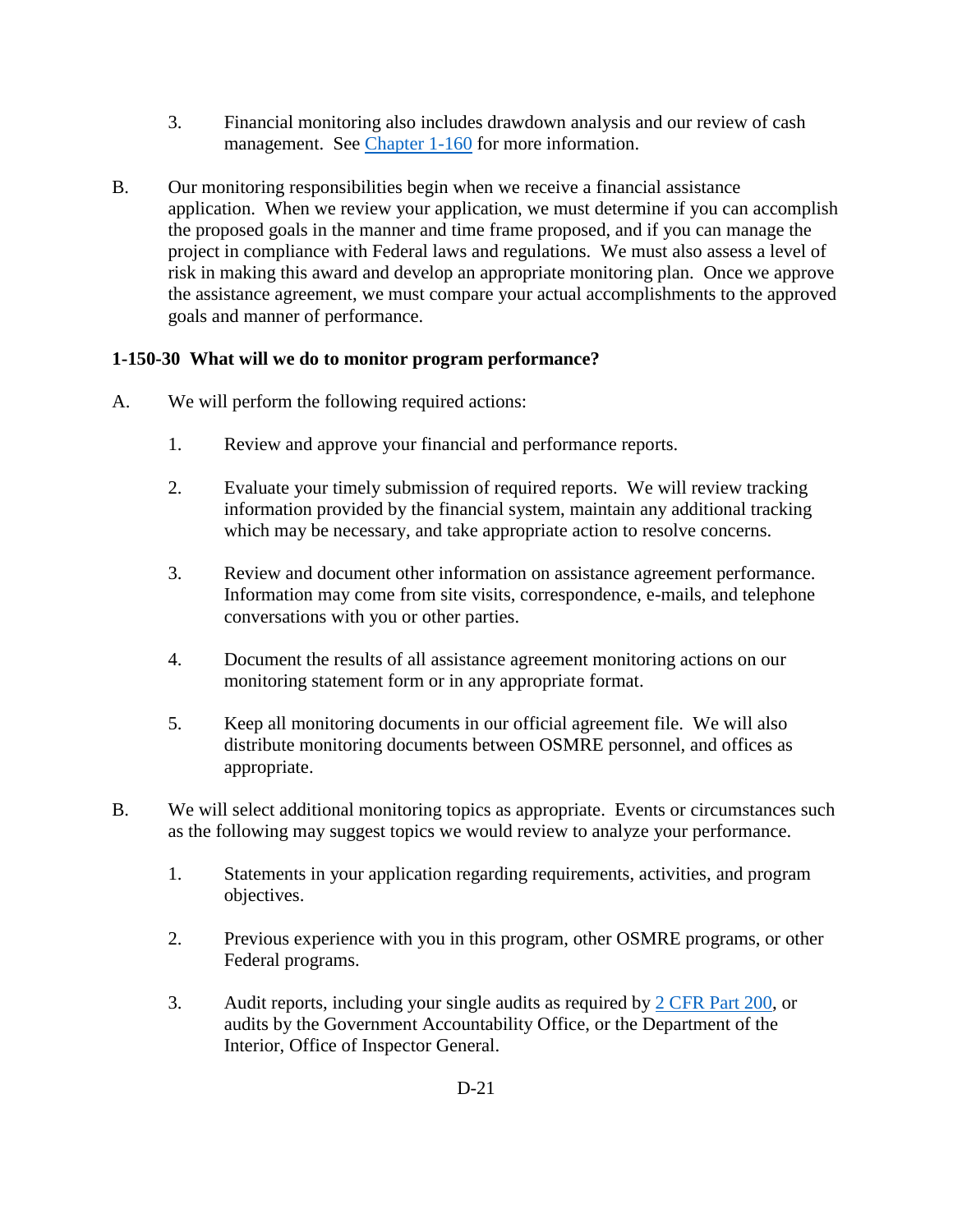- 4. Your implementation of the approved indirect cost rate agreement.
- 5. Your implementation of appropriate systems and internal controls for functions such as procurement, property, or cost distribution.

#### <span id="page-2-0"></span>**1-150-40 What do we do if an applicant is "high risk"?**

- A. We may conclude that an applicant is "high risk" if we determine that you meet any of the following criteria.
	- 1. You have a history of unsatisfactory performance.
	- 2. You are not financially stable.
	- 3. You have a management system which does not meet the financial management standards set forth in the Uniform Administrative Requirements, Cost Principles, and Audit Requirements for Federal Awards at [2 CFR Part 200 Subpart D.](http://www.ecfr.gov/cgi-bin/text-idx?SID=94b7e0e32f88dc784a9e1b22aea9392c&node=pt2.1.200&rgn=div5)
	- 4. You have not met the terms and conditions of previous awards
	- 5. You are otherwise not responsible.
- B. We have several options to minimize the risk to Federal funds if we determine that an applicant is "high risk":
	- 1. Do not award a grant or cooperative agreement. We should not award an assistance agreement if the nature and extent of the risk are so serious that inadequate or improper performance is probable.
	- 2. Convert a grant to a cooperative agreement with additional Federal involvement in program performance.
	- 3. Include special conditions or restrictions in the award. We may take the following actions.
		- a. Pay you on a reimbursement basis rather than advance funds. We may also require that we approve each payment request before it is paid.
		- b. Withhold authority for you to proceed to the next phase within an agreement until we receive evidence of acceptable performance.
		- c. Require our prior approval for more of your operations and activities.